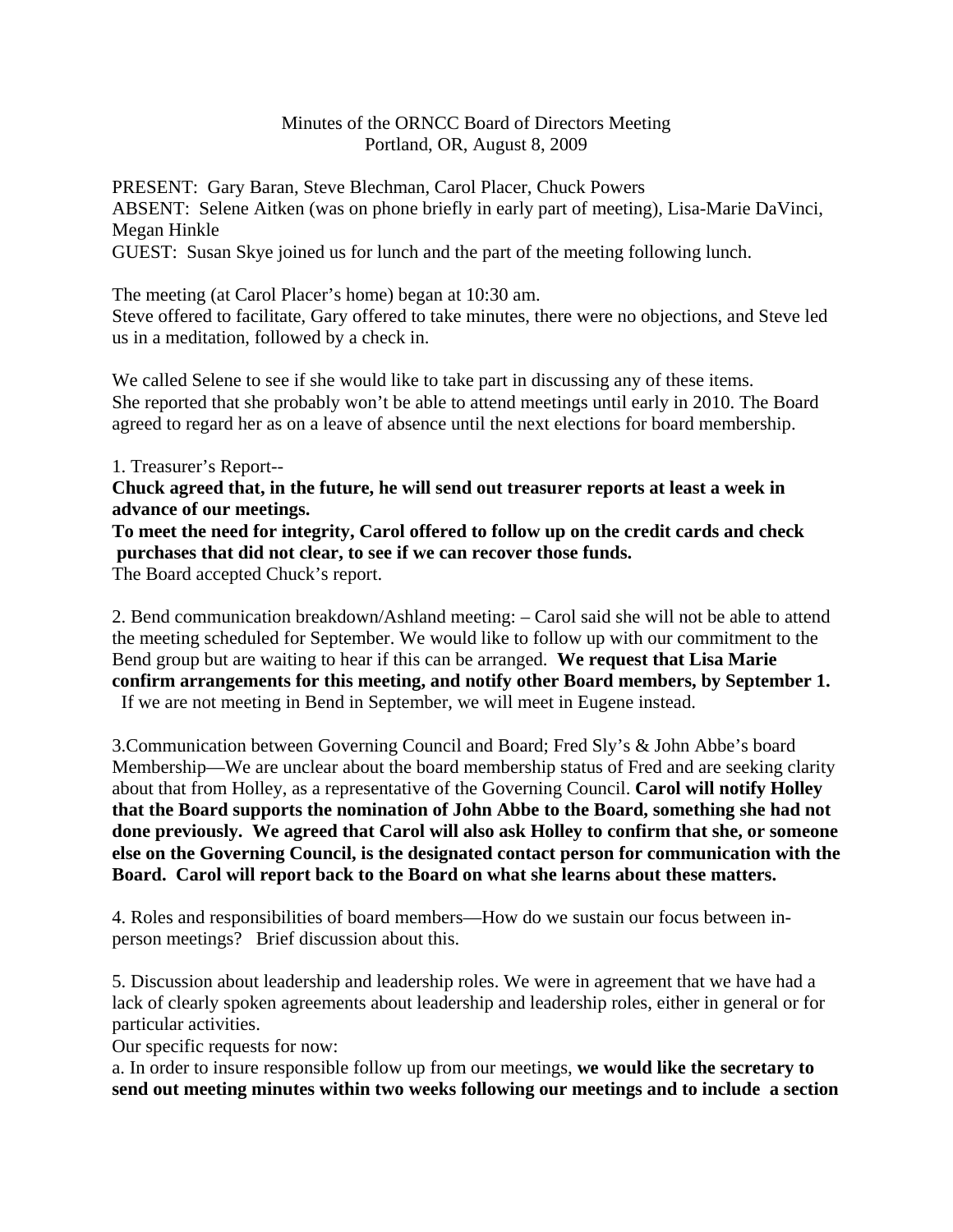**in which action items for particular board members are indicated, with as much detail as possible about agreements. We request Megan to let us know if she is willing to do this?** b. We agreed that the next board meeting agenda include a further discussion about shared vision and purpose, and leadership and leadership roles. (**Note to whoever compiles the agenda for the September meeting: please add this item to the agenda**.)

## Lunch break

6. Discussion of Fred Sly's prison project proposal and ORNCC sponsoring projects. Chuck told us that our current legal counsel is David Adkins (of Eugene) and that he does not provide pro bono representation for us. We called Stuart Watson to get his input about the history of ORNCC sponsorship of trainings and his recommendation for how we might proceed in this and similar cases. He thought Michael Dreiling might have information about insurance matters. We made no provision to follow up with Michael at this time.

We agreed that **Chuck will contact our attorney to develop a template for a contract for sponsoring projects and trainings, and will do so within the next two weeks. Chuck will draft a request to this effect and run it past other board members for their input before sending it to the attorney.**

**Steve will contact Fred to inform him about the status of his request for sponsorship and let him know what additional information we want from him at this point in order to move forward on his request for sponsorship.**

**As soon as he can, Chuck will remove from the website reference to ORNCC sponsoring trainings and projects and the Board will later provide updated information about this topic as part of our website review.** 

**Susan Skye agreed to contact Sarah Peyton and Fred Sly to see how they feel about a joint prison project and will report the results of these conversations to Carol by 8/18/09. Carol will pass this on to the other Board members.** 

7. In the course of the prior discussion, issues related to updating and using ORNCC mailing list(s) arose. We agreed that all CNVC certified trainers can have access to the state wide mailing lists. **Chuck will assist trainers to gain this access.**

8. Web blueprint exercise—Board members brainstormed about what we would like to see included on the website, besides (or in lieu of) what is currently there. We also brainstormed categories for all items. Needs based categories identified included: information, communication, community, services, and educational materials. **Within a week, Chuck will propose categories, invite input from all board members, and then create a draft template for Board review.** Susan said she would also like to review this template and offer feedback.

The meeting was adjourned at 4 pm

ACTION ITEMS ARE INDICATED ABOVE IN BOLDFACE.